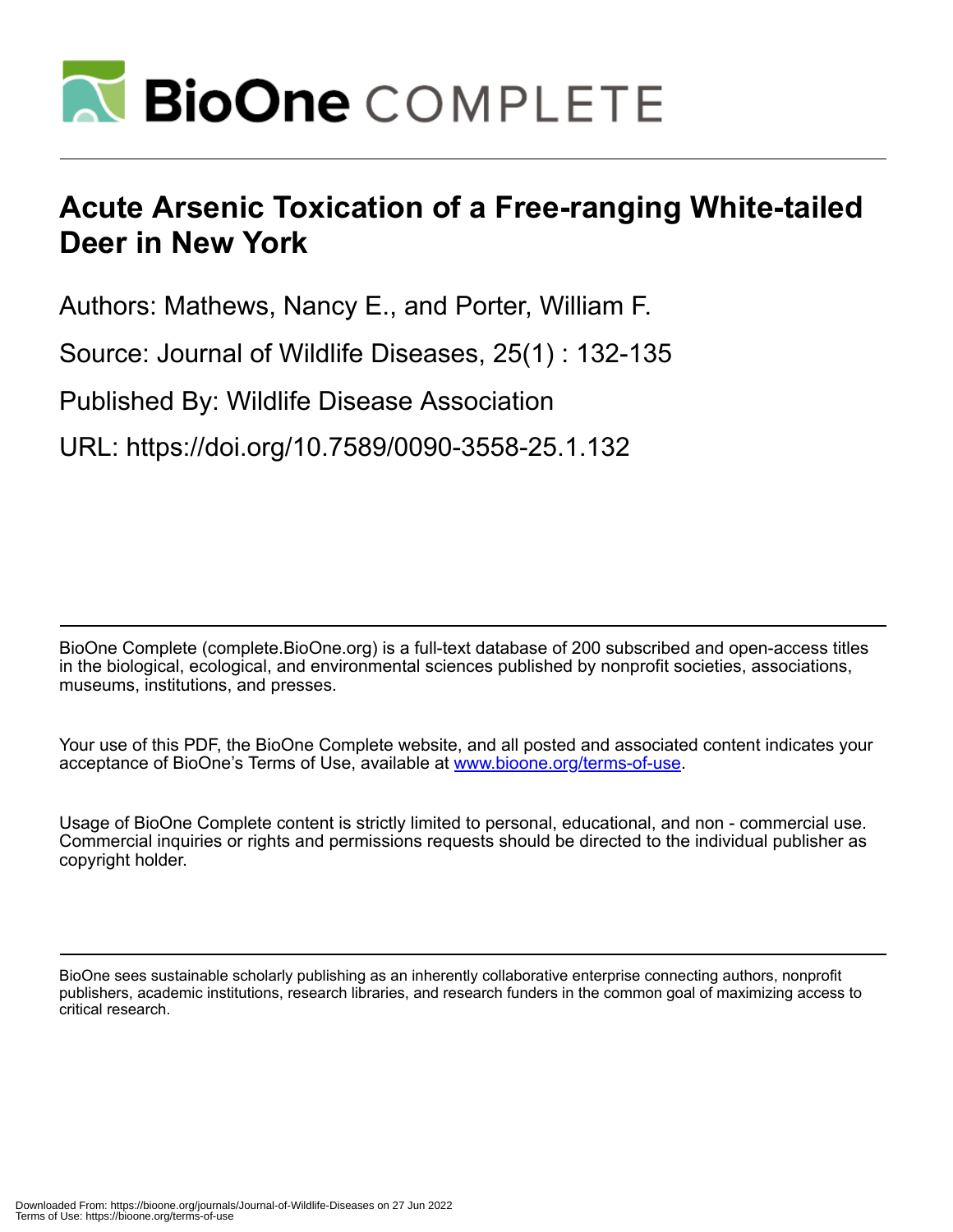## **Acute Arsenic Toxication of a Free-ranging White-tailed Deer in New York**

**Nancy E. Mathews and William F. Porter,** State University of New York, College of Environmental Science and Forestry, Syracuse, New York 13210, USA

ABSTRACT: An adult, female white-tailed deer *(Odocoileus virginianus)* died due to acute ar senic intoxication in an intensively managed northern hardwood forest in northern New York. We **hypothesize** that the deer licked trees injected with Silvisar 550, which contains mono sodium methanearsonate. We believe this is the first report of death of a free-ranging white **tailed** deer, due to ingestion of monosodium **methanearsonate.**

*Key words:* White-tailed deer, *Odocoileus virginianus,* monosodium methanearsonate, Sil visar 550, acute toxic poisoning, case report.

The toxic effects of herbicides containing forms of inorganic arsenic to wildlife in the United States have been recognized **since** the early 1950's. Unusual wildlife mortality in a number of species, including white-tailed deer *(Odocoileus virginianus),* occurred in the upper peninsula of Michigan in the early summer of 1952 where a lumber company was testing so dium arsenite as a chemical debarking agent. This prompted Boyce and Verme (1954) to determine attractiveness and toxicity of sodium arsenite to white-tailed deer. They concluded that deer are attracted to solutions of sodium arsenite due to its salty taste and that small amounts of it are extremely toxic to deer. Webb et al. (1956) conducted a study in the central Adirondack Mountains in New York to test the effects of debarking agents on forest wildlife. Although during their study wildlife were not adversely impacted, they concluded that treated wood posed a threat to wildlife, if ingested, 4 to 7 days posttreatment.

In 1979 the U.S. Environmental Protection Agency (EPA) proscribed the use of a widely used herbicide, 2,4,5-T, on forested lands in the United States. At that time, the EPA designated monosodium methanearsonate (MSMA) as a substitute chemical (Midwest Research Institute, 1975). MSMA is an organic arsenical used in some herbicides and silvicides, and is a sodium salt of methanearsenic acid (Naqvi et al. , 1985). It is widely used in the south em United States as a selective postemergent herbicide on cotton (Judd, 1979) and along roadsides for weed control (Naqvi et al., 1985). Silvicides containing MSMA have been used in intensively managed hardwood or coniferous forests in the northern United States. Inorganic arsenicals such as sodium arsenite, although extremely effective, were abandoned during the late 1960's because of their toxicity, reactivity and instability.

A number of studies have tested the toxicity of MSMA to various animals. Most authors primarily examined domestic animals (Dickinson, 1972; Exon et al., 1974; **Abdelghani** et al., 1976; Judd, 1979; Shariatpanahi and Anderson, 1984; Naqvi et al.,1985; Prukop and Savage, 1986). Hence, little is known about the effects of MSMA on free-ranging wildlife. We report on the death of a free-ranging white-tailed deer on Huntington Wildlife Forest, in the central Adirondack Mountains of New York  $(USA; 43°57' to 44°04'N, 74°10' to 74°18'W),$ due to the apparent ingestion of lethal levels of MSMA in Silvisar 550 (TSI Company, Flanders, New Jersey 07836, USA).

Dickinson (1972) reported the oral lethal dose (100% mortality) for cattle is 80 to 100 mg MSMA/kg body weight. Four of five animals showed symptoms of ar senic poisoning after doses of 50 to 70 mg MSMA/kg body weight had been given. Two steers succumbed after consuming a total of 100 mg MSMA/kg body weight in 10 mg/kg increments over a 10 day period. Liver and kidney tissue of one animal suc cumbing on day 10 contained 24 and 64 ppm arsenic residue, respectively. Liver and kidney for a second animal (near death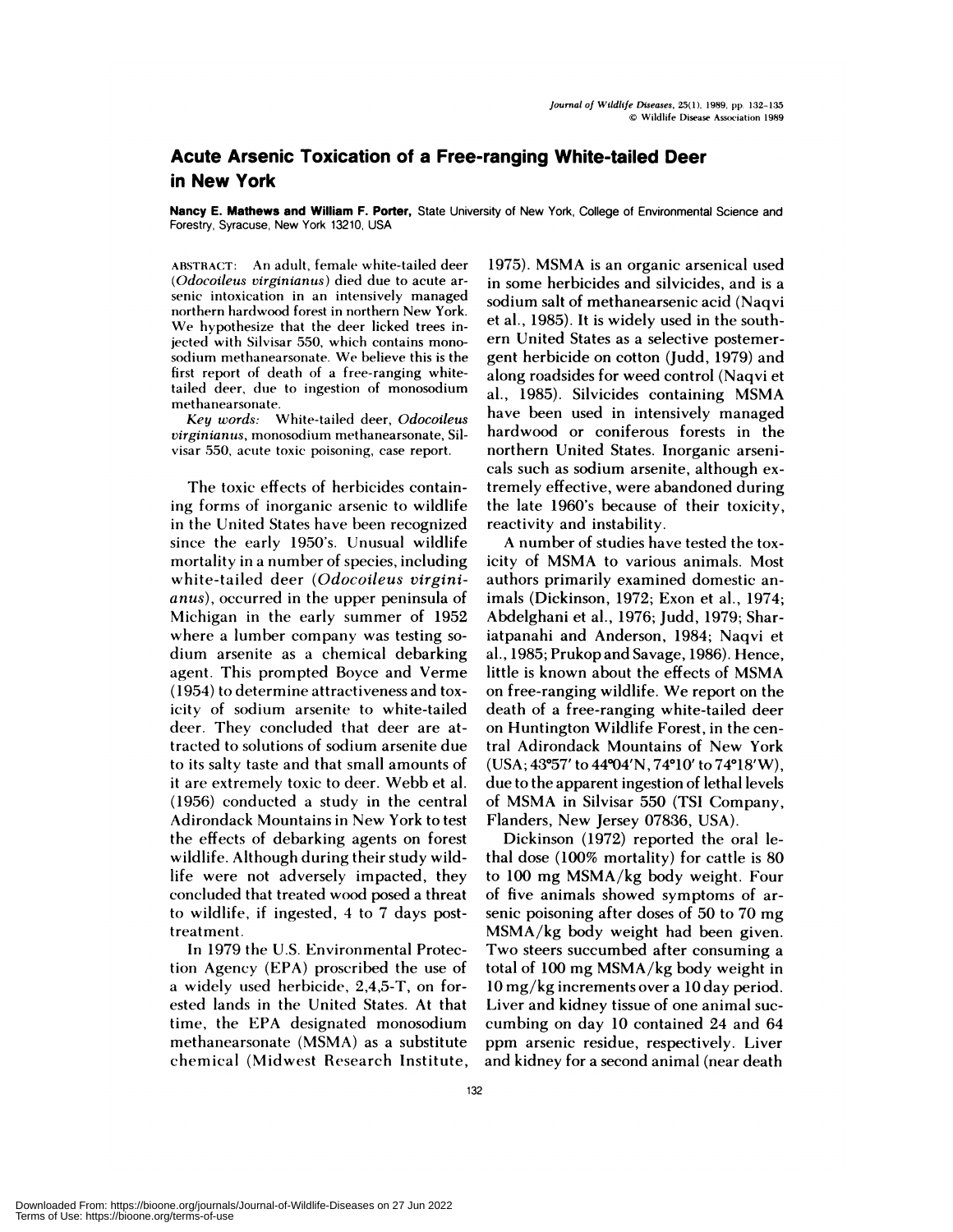on day 10, euthanized on day 12) contained 30 and 23 ppm arsenic residue, re**spectively.** Dickinson (1972) suggested that the second animal reduced the arsenic content in the kidney after the treatments ended, thus accounting for the lower kidney concentration.

The availability of organic arsenicals from vegetation and soils to wildlife has been studied in a forested ecosystem. Norris et al. (1983) found that in a coniferous forest treated by stem injection with MSMA, arsenic residues in the litter were significantly higher for 2 yr posttreatment **close** to treated trees. Arsenic levels in the litter decreased with distance from a treated tree, and with time. They observed no significant increases in arsenic residue in the soils, however. Thus, they concluded that MSMA does not pose a hazard to groundwater or soils through long-term ac cumulation.

Silvisar 550 has been used on the Huntington Wildlife Forest for the past 6 yr to control understory beech *(Fagus grandifolia)* and striped maple *(Acer pensylvanicurn),* 2.5 to 15 cm diameter breast height (dbh), for timber stand improve ment. The total active ingredient (MSMA) is about 48% and total elemental arsenic, in water soluble form, is 22%. The solution contains 0.72 kg MSMA/liter (Vineland Chemical Company, 1611 West Wheat Road, Vineland, New Jersey 08360, USA). The standard application is 1 to 2 ml of solution per 5 cm of dbh, injected into spaced axe cuts made in the tree bark 1 m above the ground.

In preparation for winter logging activities on Huntington Wildlife Forest, a total of 3.6 liter of Silvisar 550 was applied to a 1.2 ha area on 19 and 21 May 1987. On 23 May an adult female white-tailed deer was found dead, partially emersed in a large puddle of water, on a grassy logging road. No evidence of a spill was found at the storage facility. Fecal matter suggestive of diarrhea was found among the treated trees.

The deer weighed 67.5 kg at necropsy

and carried two near term fetuses.No broken bones were found, but scrapes of the integument suggested severe trauma oc curred several weeks earlier. These appeared unrelated to internal pathology. The thorax and peritoneal cavities contained bloody fluid and plasma clots while the lungs were thoroughly congested and hemorrhagic. The alimentary canal contained primarily bloody fluid with little vegetation present. The rumen serosa had multiple ecchymoses, while the small intestine was inflamed and no feces were present in the large intestine. Since the rumen was full of water and the feces liquid, it appeared that the animal had con sumed large quantities of water and had severe diarrhea. This was further evidenced by a protruded rectum. A slight hemorrhage appeared at the juncture of the cortex and medulla of the kidney. Gross pathological changes were compatible with those described for arsenic toxicity in cattle (Dickinson, 1972; Thatcher et al. 1985).

Standard bacterial and parasitological tests using both selective and enrichment media were conducted by the New York State Health Department (Albany, New York 12201, USA). Tests failed to identify a causative agent responsible for the gross pathological changes killing the deer. Neither *Salmonella* spp. nor *Yersinia* spp. were found in the feces, nor were there any protozoans or helminths. A Giemsa-stained blood smear had no blood parasites and the red cells were normocytic. Toxicological examination, however, indicated acute levels of arsenic in liver and kidney. These tissues were examined using inductively coupled argonne plasma spectrophotom  etry by Hazelton Laboratories (Madison, Wisconsin 53704, USA). The liver and kid ney contained 102 ppm and 56 ppm of arsenic on a wet basis, respectively. Arsenic concentrations were 2 to 3 times higher than the lethal dose for cattle reported by Dickinson (1972).

To estimate the amount of MSMA con sumed by the deer, we assumed that the assimilation rate was similar to that of cat-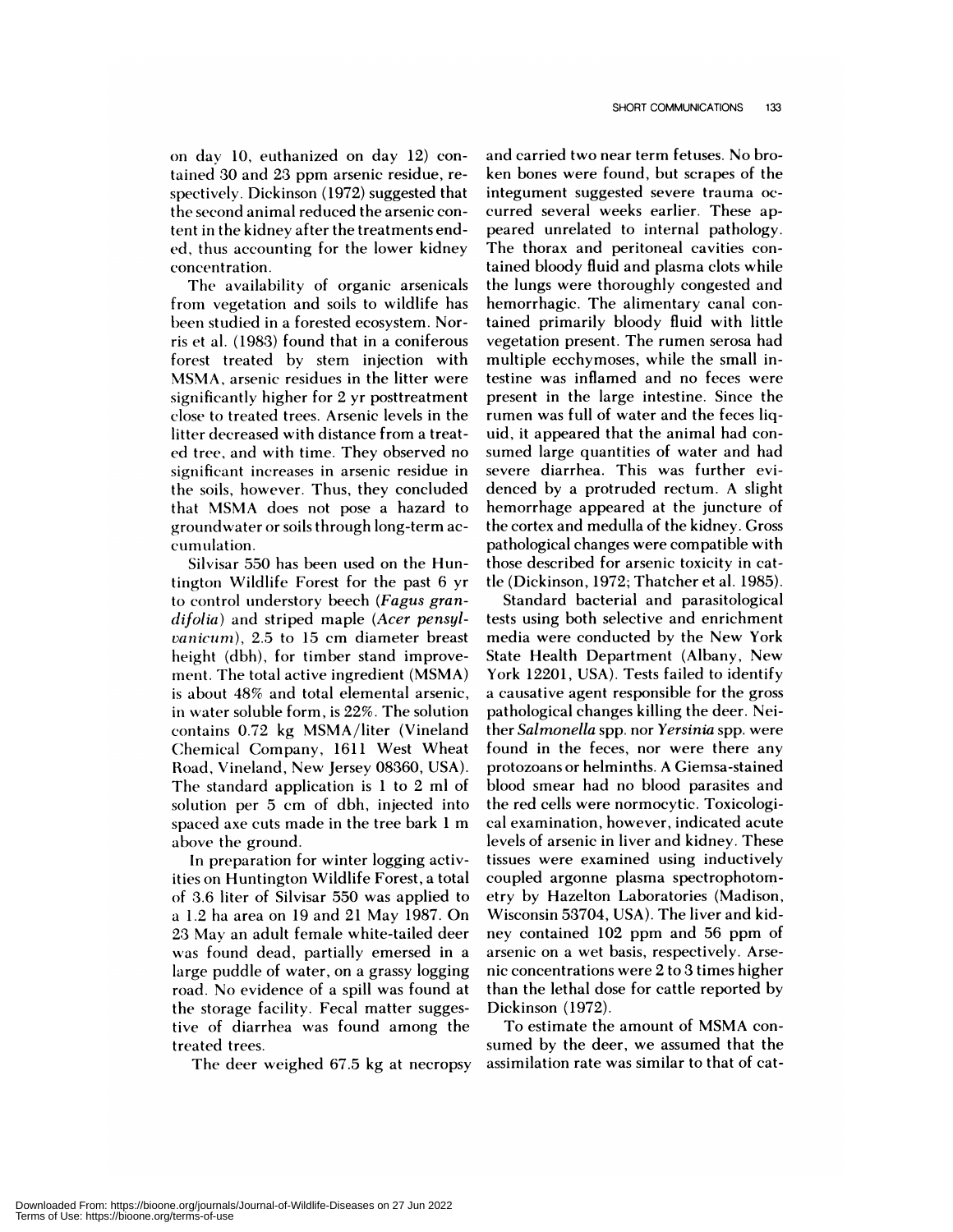tle. Because the arsenic concentration was **lower in** the liver than the kidney, we com pared the levels of arsenic in liver and kidney tissue from the deer to those of the second steer reported by Dickinson (1972). Converting units of measure, we determined that Silvisar 550 solution contains 719 mg MSMA/ml solution. Multiplying this ratio by the ratio of the molecular weights of As/MSMA  $(74.9 \text{ g}$  As/162 g MSMA) we calculated that the solution contains 332.4 mg As/ml solution. We determined the lethal dose of As/kg body weight for deer by using the concentration of As found in liver and kidney of the steer (30.3 ppm and 23.2 ppm, respectively), the known lethal dose for cattle (100 mg As/ kg body weight) (Dickinson, 1972), and the concentration of As found in liver and kidney of the deer (102 ppm and 56 ppm, respectively). We estimated that the lethal dose was 241.4-336.6 mg arsenic/kg body weight. Based on the deer's weight (67.5 kg), we calculated that it consumed a minimum of 16,295-22,721 mg arsenic, or 49.0-68.3 ml of Silvisar 550 solution. We believe that these estimates are conservative and ultimately depend on the assimilation rate of the chemical. If the assimilation rate of arsenic is higher in deer than in cattle, then the deer would have con sumed less solution; if assimilation rates are lower, then it would have had to consume more.

MSMA has a salty taste and could be a strong attractant to deer. Ruminants are attracted to mineral licks and consume so dium rich soils during the late spring (Weeks, 1978). Weeks (1978) suggests that white-tailed deer develop a sodium deficiency due to high levels of potassium in spring forage. Elevated levels of potassium decrease the efficiency of sodium resorption in the kidney. Past studies on the Huntington Wildlife Forest found that rock salt, mixed with soil, effectively lures deer into box traps during the spring and sum mer (Mattfeld et al., 1972). The only direct observation of deer licking trees was re ported by Boyce and Verme (1954). They

observed 12 deer lick sodium arsenite treated trees up to 208 times within the first 96 hr after application. The highest number recorded for a single deer was 75 licks.

The exact source of the chemical ingested by the deer we examined remains unknown. Previous reports suggest that the deer could have ingested the chemical directly by licking the silvicide residue from the bark of the tree, or by consuming contaminated soil. Our estimates of the total amount of MSMA ingested suggested that the deer would have licked a minimum of 25 to 34 cuts, removing all solution applied (1 to 2 ml). Despite rapid uptake of the solution during application, some solution leaks out of the cuts and runs down the bark. Consequently it is not unreasonable to surmise that this was a source of the chemical. Alternatively, solution could have been spilled and, if it penetrated the litter layer, the deer could have consumed it with soil. The supply of silvicide used to treat the area was stored in a leak-proof container, encased in a locked wooden storage box, located approximately 7 m away from the carcass. We examined the storage facility closely and found no evidence of litter or soil disturbance to suggest that this was a source. Further, applicators of the silvicide reported no spills elsewhere across the treated area.

Although no previous accidental poisonings of wildlife have been discovered since the use of Silvisar 550 began on Huntington Wildlife Forest, this observation has potential significance. We recommend that operations using silvicides or herbicides containing MSMA pay close attention to handling and application of the chemical. Dosages should be carefully controlled to minimize overflowing the axe cuts. Timing of application should be carefully considered, especially to limit its use during times when certain wildlife species display sea sonal attraction to sodium. Further studies are needed to fully evaluate the effects of this chemical on free-ranging wildlife.

We sincerely appreciate the expertise